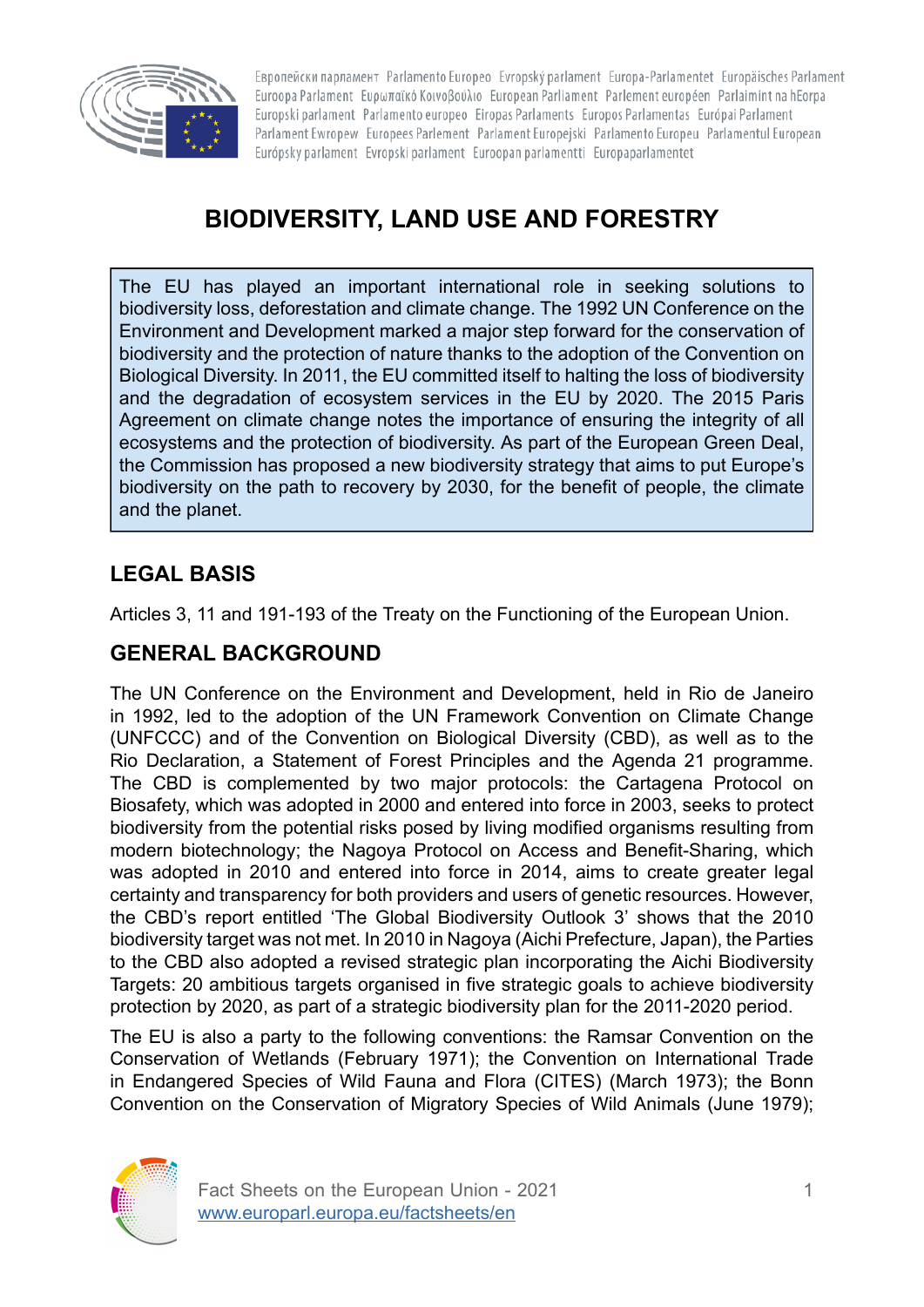the Bern Convention on the Protection of European Wildlife and Natural Habitats (1982); the Rio de Janeiro CBD (June 1992); and the following regional conventions: the Helsinki Convention on the Protection of the Marine Environment of the Baltic Sea Area (1974); the Barcelona Convention on the Mediterranean (1976); and the Convention on the Protection of the Alps (1991). The EU is also bound by the Aarhus Convention (1998), which provides for public access to environmental information, public participation in decision-making and access to justice.

International efforts to reduce greenhouse gas (GHG) emissions are made under the UNFCCC. In December 2015, the Parties to the UNFCCC adopted the Paris Agreement, a legally binding climate agreement that applies to all countries and aims to limit global warming to well below 2 ºC and pursue efforts to stay below 1.5 ºC. Within the UNFCCC, the REDD+ initiative provides instruments for combating deforestation and forest degradation in the tropics. The Paris Agreement notes the importance of ensuring the integrity of all ecosystems, including oceans, and the protection of biodiversity. Moreover, the agreement points to the critical role of the land use sector in reaching the long-term climate mitigation objectives.

# **OBJECTIVES AND ACHIEVEMENTS**

### **A.** Biodiversity action plans

In May 2006, the Commission adopted a communication and an action plan entitled 'Halting the loss of biodiversity by 2010 – and beyond: sustaining ecosystem services for human well-being'. As the EU was unlikely to meet its 2010 target of halting biodiversity decline, a new strategy was adopted by the Commission in June 2011 in order to 'halt the loss of biodiversity and the degradation of ecosystems services in the EU by 2020, and restore them [...], while stepping up the EU contribution to averting global biodiversity loss'. In December 2011, the Council endorsed the EU biodiversity strategy to 2020, incorporating the following six targets: full implementation of EU nature legislation so as to protect biodiversity; better protection of ecosystems and greater use of green infrastructure; more sustainable agriculture and forestry; better management of fish stocks; tighter controls on invasive alien species; and a bigger EU contribution to averting global biodiversity loss.

#### **B.** Conservation of natural habitats and of wild fauna and flora

The Habitats Directive (Council Directive 92/43/EEC on the conservation of natural habitats and of wild fauna and flora, amended by Directive 97/62/EC) established a European network, Natura 2000. It comprises 'Sites of Community Interest'/'Special Areas of Conservation' designated by Member States, and 'Special Protection Areas' classified pursuant to Directive 79/409/EEC on the conservation of wild birds. With a total area of over 850 000  $km^2$ , this is the largest coherent network of protected sites in the world. The Habitats Directive aims principally to promote the conservation of biological diversity while taking account of economic, social, cultural and regional requirements. The amended Birds Directive (2009/147/EC) covers the protection, management and control of (wild) birds, including rules for sustainable hunting.

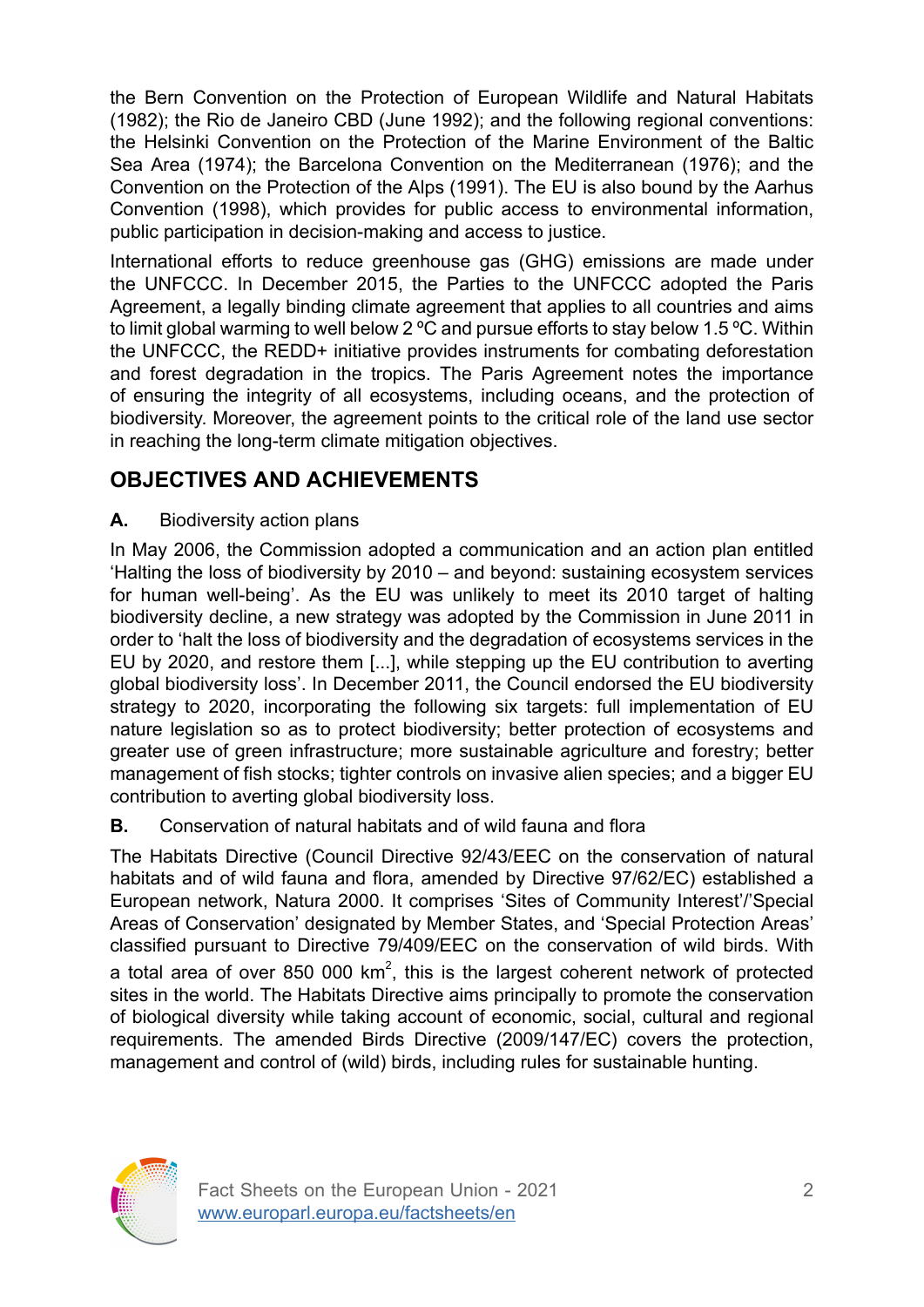### **C.** Invasive alien species (IAS)

Tighter controls on IAS are one of the six targets of the EU biodiversity strategy to 2020. IAS cause damage amounting to billions of euros every year in the EU, not only to ecosystems but also to crops and livestock, disrupting local ecology and affecting human health. A key feature of Regulation (EU) No 1143/2014 on the prevention and management of the introduction and spread of IAS is the list of IAS of Union concern. The regulation seeks – through prevention, early warning and rapid response – to protect native biodiversity and to minimise and mitigate the impact of such species on human health and the economy. In particular, the Member States will have to establish surveillance systems and action plans.

**D.** Access and benefit-sharing

Following the adoption of the Nagoya Protocol on Access and Benefit-Sharing, the Commission presented a proposal in October 2012 with a view to laying down binding requirements for access to genetic resources in the country of origin and ensuring that the benefits are fairly and equitably shared. An agreement between Parliament and the Council led to the adoption of Regulation (EU) No 511/2014. Under this regulation, genetic resources and traditional knowledge associated with such resources can only be transferred and utilised in accordance with terms mutually agreed between the users (businesses, private collectors and institutions) and the authorities of the country of origin.

**E.** Exploitation and trade of wild fauna and flora

The CITES convention regulates international trade, specifically the (re-)exporting and importing of live and dead animals and plants and of parts and derivatives thereof, on the basis of a system of permits and certificates. The basic regulation ((EC) No 338/97) on the protection of wild fauna and flora by regulating trade applies the objectives, principles and provisions of the CITES convention to EU law. Whenever a change is made to the list of species listed in the annexes to Council Regulation (EC) No 338/97, e.g. in order to implement listing decisions by the CITES Conference of the Parties, this is done by means of a Commission implementing regulation, such as Implementing Regulation (EU) 2017/1915, which prohibits the introduction into the EU of specimens of certain species of wild fauna and flora.

**F.** Biodiversity related to animal welfare

The Commission launched the 2006-2010 Action Plan on Protection and Welfare of Animals in support of the 'three Rs' principle (replacing, reducing and refining the use of animals for research). Directive 2010/63/EU on the protection of animals used for scientific purposes (repealing Directive 86/609/EEC) is based on that principle, and took effect from 1 January 2013. Moreover, Regulation (EC) No 1007/2009 aims to ensure that products derived from seals are no longer found on the EU market.

**G.** Marine biodiversity

Marine biodiversity comes within the scope of the biodiversity action plans for natural resources and fisheries. The review of the EU Biodiversity Strategy stresses the importance of the 'good ecological status' of seas and coastal areas if they are to support biodiversity. Furthermore, the Marine Strategy Framework Directive (2008/56/

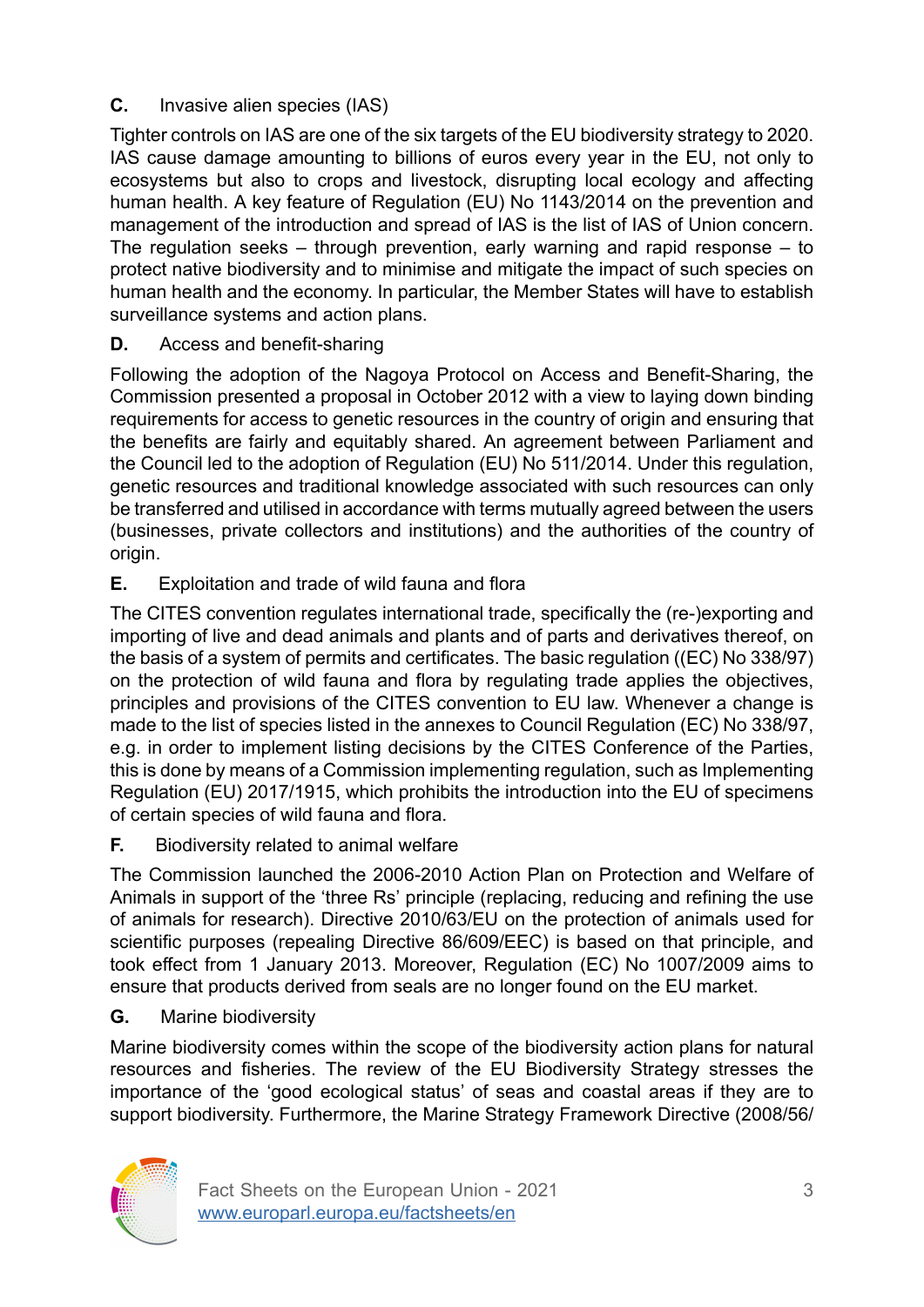EC) on the protection and conservation of the marine environment entered into force in July 2008. It aimed to ensure the good status of the EU's marine waters by 2020 and to protect the resource base on which marine-related economic and social activities depend.

#### **H.** Forests

Forests make up almost 30% of the surface area of the Natura 2000 network. The EU has close to 182 million hectares of forests, covering 43% of its land area and therefore several EU measures are aimed at protecting forests. The Timber Regulation ((EU) No 995/2010) lays down the obligations of operators who place timber and timber products on the EU market. It counters the trade in illegally harvested timber and timber products through key obligations and prohibits the placing on the EU market for the first time of illegally harvested timber and timber products. A Commission communication entitled 'a new EU Forest Strategy: for forests and the forest-based sector' was adopted in September 2013. Subsequently, the Council conclusions of 19 May 2014 'underscore the importance of the forest-based sector for the EU and the crucial role of forests in making possible the structural transformation of society towards bio-based economies'. [A mid-term report](https://eur-lex.europa.eu/legal-content/EN/TXT/PDF/?uri=CELEX:52018DC0811&from=EN) on the implementation of the EU Forest Strategy concluded that significant progress towards the 2020 objectives has been made.

**I.** Land use, land-use change and forestry (LULUCF)

The LULUCF sector covers the use of soils, trees, plants, biomass and timber, and has the particular characteristic of not only emitting GHGs but also being able to absorb  $CO<sub>2</sub>$  from the atmosphere. Until 2020, Member States were committed under the Kyoto Protocol to ensuring that GHG emissions from land use were compensated by an equivalent absorption of  $CO<sub>2</sub>$ , made possible by additional action in the sector. The EU now aims to enshrine this principle (the so-called no-debit rule) in EU law for the period 2021-2030, by incorporating LULUCF into the EU's emissions reduction efforts for the first time. Under Regulation (EU) 2018/841, which entered into force on 9 July 2018, on the inclusion of GHG emissions and removals from LULUCF into the 2030 climate and energy framework, GHG emissions from LULUCF should be offset by at least an equivalent removal of  $CO<sub>2</sub>$  from the atmosphere during the period 2021-2030.

**J.** Financial instruments

Since 1992, the EU's dedicated funding instrument for the environment has been the LIFE programme. Nature conservation and biodiversity have been included among the sub-programmes for the four phases already completed. The fifth phase of the LIFE programme (introduced by Regulation (EU) No 1293/2013 and covering the LIFE period 2014-2020) consists of two sub-programmes, on climate change and the environment. A budget of EUR 1.155 million is available for nature and biodiversity, as part of the environment sub-programme. Other funding to support biodiversity has been taken up under agriculture and fisheries policies, Cohesion and Structural Funds, and the multiannual research framework programmes.

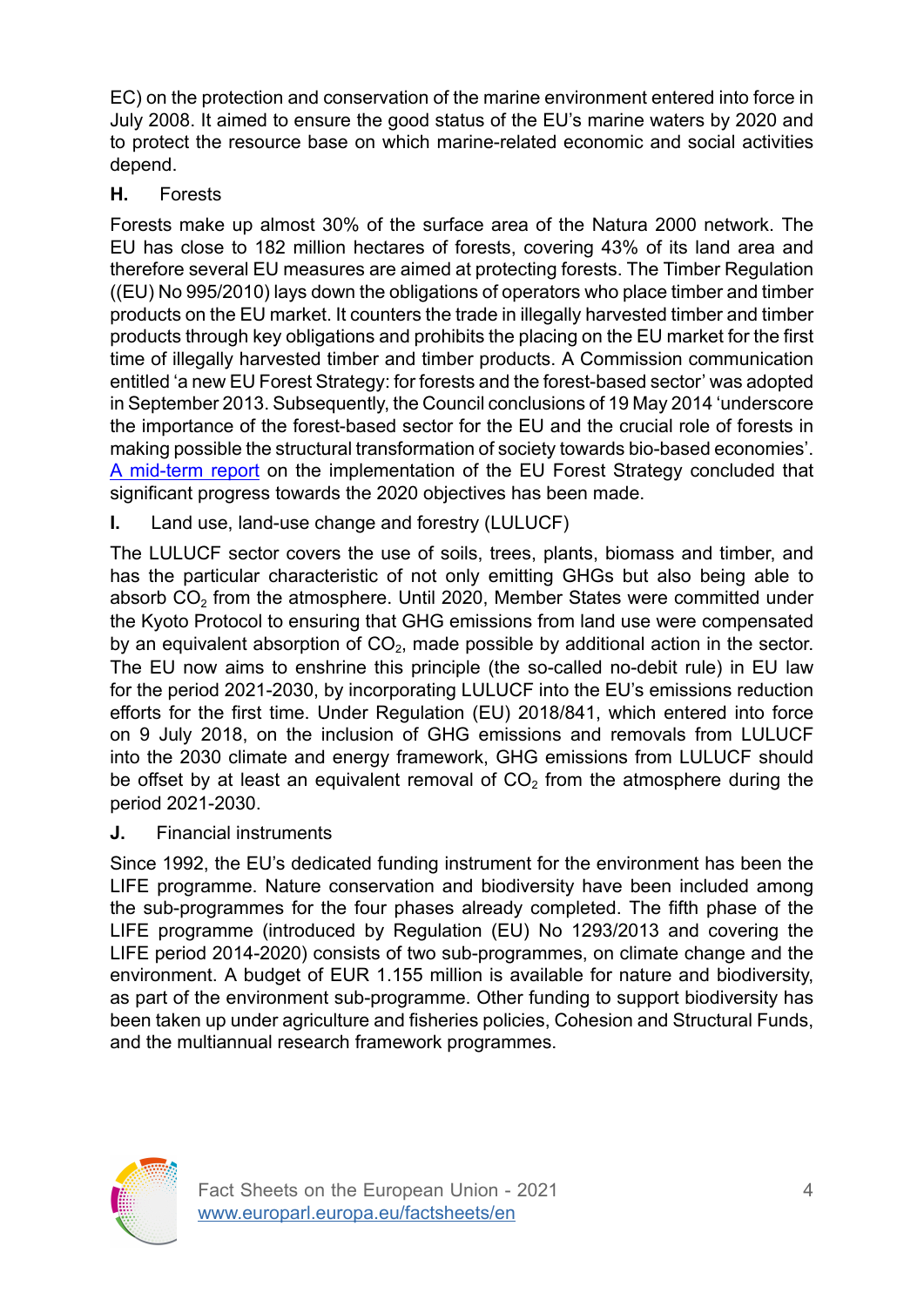#### **K.** The European Green Deal

On 11 December 2019, the Commission presented the **[European Green Deal](https://eur-lex.europa.eu/resource.html?uri=cellar:b828d165-1c22-11ea-8c1f-01aa75ed71a1.0002.02/DOC_1&format=PDF)**, an ambitious package of measures intended to enable the EU to become carbon neutral by 2050. The European Green Deal provides [an action plan](https://eur-lex.europa.eu/legal-content/EN/TXT/?qid=1596443911913&uri=CELEX:52019DC0640#document2) to transform the EU into a sustainable and competitive economy. Among the actions proposed is a new [EU](https://eur-lex.europa.eu/legal-content/EN/TXT/PDF/?uri=CELEX:52020DC0380&from=EN) [Biodiversity Strategy for 2030](https://eur-lex.europa.eu/legal-content/EN/TXT/PDF/?uri=CELEX:52020DC0380&from=EN) (published on 20 May 2020) with measures to address the main drivers of biodiversity loss, as well as a new [EU Forest Strategy for 2030](https://eur-lex.europa.eu/legal-content/EN/TXT/?uri=CELEX:52021DC0572) (published on 14 July 2021) with measures to support deforestation-free value chains. The Biodiversity Strategy for 2030 addresses the five main drivers of biodiversity loss (changes in land and sea use, overexploitation, climate change, pollution, and invasive alien species), sets out an enhanced governance framework to fill remaining gaps, ensures the full implementation of EU legislation, and pulls together all existing efforts. The Forest Strategy for 2030 aims to adapt Europe's forests to the new conditions, weather extremes and considerable uncertainty brought about by climate change. This is a precondition for forests to continue to fulfil their socioeconomic functions and ensure vibrant rural areas with thriving populations.

### **ROLE OF THE EUROPEAN PARLIAMENT**

As co-legislator, Parliament has long been supportive of EU biodiversity protection and climate change policies. In September 2010, Parliament adopted [a resolution on](https://eur-lex.europa.eu/legal-content/EN/TXT/?uri=celex:52010IP0325) [the implementation of legislation aiming at the conservation of biodiversity](https://eur-lex.europa.eu/legal-content/EN/TXT/?uri=celex:52010IP0325), in view of the post-2010 target. It expressed deep concern at the absence from the international political agenda of any sense of urgency in relation to halting the loss of biodiversity, and called for improved biodiversity governance in both internal and external relations.

In November 2016, Parliament adopted [a resolution in response to the action plan](https://eur-lex.europa.eu/legal-content/EN/TXT/?uri=celex:52016IP0454) on wildlife [trafficking](https://eur-lex.europa.eu/legal-content/EN/TXT/?uri=celex:52016IP0454), aiming at curbing this organised and destructive crime that represents a threat to biodiversity by bringing many species to the brink of extinction. The action plan has three priorities: prevention, enforcement and cooperation. The importance of global cooperation between countries of origin, transit countries and destination countries was stressed. In [October 2016](https://eur-lex.europa.eu/legal-content/EN/TXT/?uri=celex:52016IP0388) and [October 2017](https://eur-lex.europa.eu/legal-content/EN/TXT/?uri=celex:52017IP0397), Parliament adopted resolutions against the authorisation by the Commission of genetically modified organisms (GMOs) – maize, soybean, etc. – and on efforts to facilitate the banning of GMO cultivation by Member States in line with the objective of protecting biodiversity, nature and soil.

In its resolution of 14 October 2015 entitled 'Towards a new [international](https://eur-lex.europa.eu/legal-content/EN/TXT/?uri=celex:52015IP0359) climate [agreement in Paris](https://eur-lex.europa.eu/legal-content/EN/TXT/?uri=celex:52015IP0359)', Parliament recalled that climate change is accelerating the loss of biodiversity, called for an agreement that involves the 'comprehensive effort of all sectors' and noted that land use 'has significant cost-effective potential for mitigation and enhancing resilience'.

Parliament's [resolution of 16 January 2020 on the 15th meeting of the Conference](https://eur-lex.europa.eu/legal-content/EN/TXT/?uri=celex:52020IP0015) [of Parties \(COP15\) to the CBD](https://eur-lex.europa.eu/legal-content/EN/TXT/?uri=celex:52020IP0015) underlined the need to increase the ambition and inclusiveness, and improve the functioning of the post-2020 Global Biodiversity Framework.